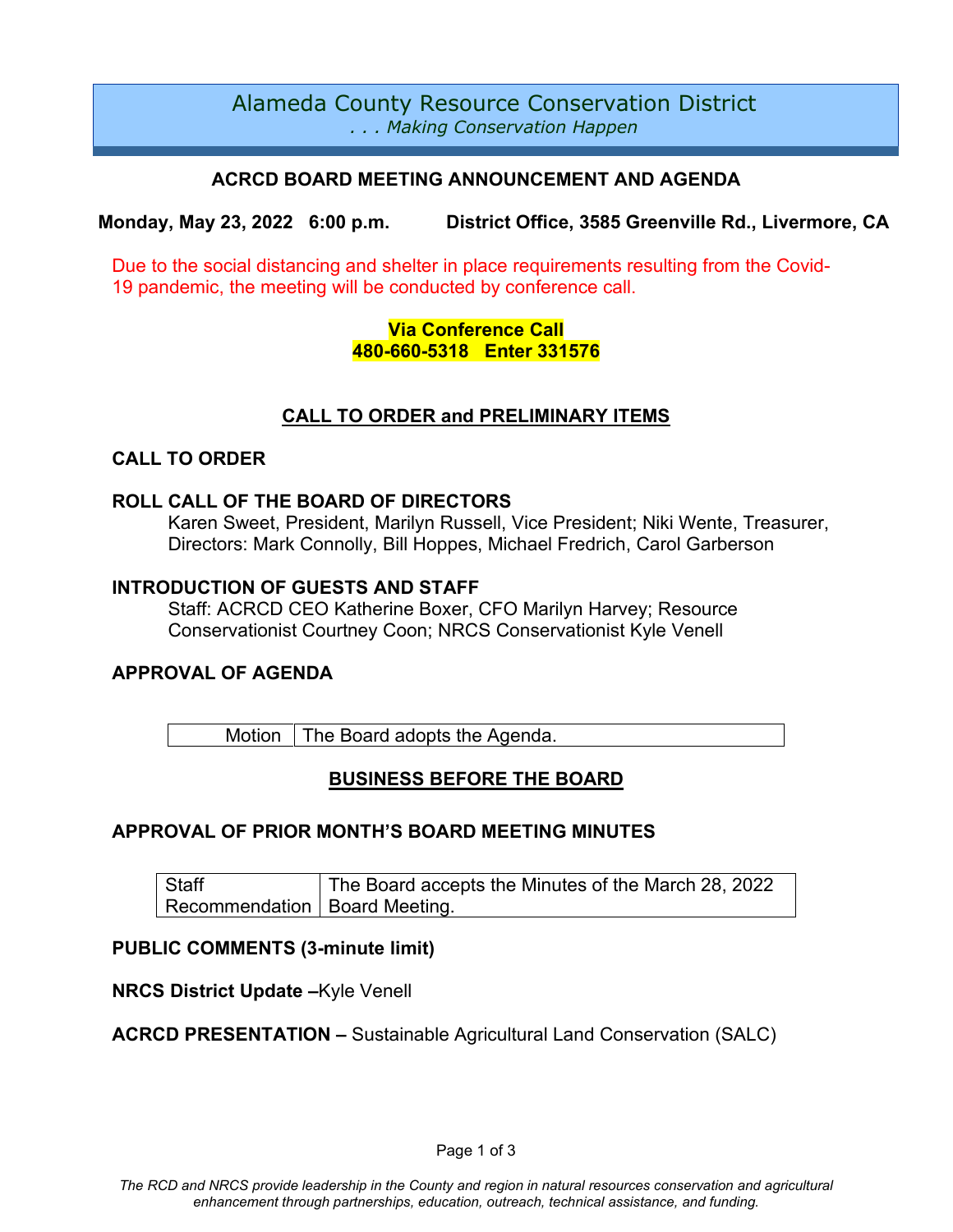**CONSENT CALENDAR** – Items for action without discussion unless requested for separate discussion by a Director of the Alameda County RCD Board or member of the Public or staff.

- 1. Consent Calendar Items
	- a. Approve Chief Executive Officer to execute **Cooperator Assistance Agreement SCC19-129WFW\_VP22** for inclusion under the Water for Wildlife grant program. See Project Report.
	- b. Approve Chief Executive Officer to execute **Cooperator Assistance VLP-33** for inclusion under the Alameda County Voluntary Local Program.
	- c. Approve the Chief Executive Officer to execute the **Professional Services Agreement between ACRCD and UC ANR Informatics and GIS Program (IGIS)** for services related to the provision of mapping assistance in support of the SALC agricultural resiliency planning grant for Alameda County for a not-to-exceed amount of \$36,000.00 and an end date of December 31, 2022. See Project Report.
	- d. Ratify the Chief Executive Officer execution of the **Professional Services Agreement between ACRCD and Jessica Little of Conservation Collaborators** to facilitate the review of agricultural policies in Alameda County for a not to exceed amount of \$23,375.00 and an end date of December 31, 2022. See Project Report.
	- e. Ratify the Chief Executive Officer execution of the **Professional Services Agreement between ACRCD and Adrienne DePonte** for services in support of overwintering western monarch conservation in Alameda County for a not-to-exceed amount of \$2,500.00 and an end date of May 20, 2022.
	- f. Ratify the Chief Executive Officer execution of Amendment to Contractor Agreement for the Alameda County Rangeland Monarch Breeding and Nectar Habitat Implementation to change the end date from March 31, 2022 to May 31, 2022. See Project Report.
	- g. Ratify the Chief Executive Officer execution of Amendment to Contractor Agreement for the Coyote Hills and Oyster Bay Monarch Overwintering Site Assessment and Enhancement to change the end date from March 31, 2022 to May 31, 2022. See Project Report.
	- h. Ratify Chief Executive Officer execution of three Sunol AgPark Farmer Licenses for 2022. See Project Report.

Motion The Board accepts the recommendations and reports presented in the Consent Calendar.